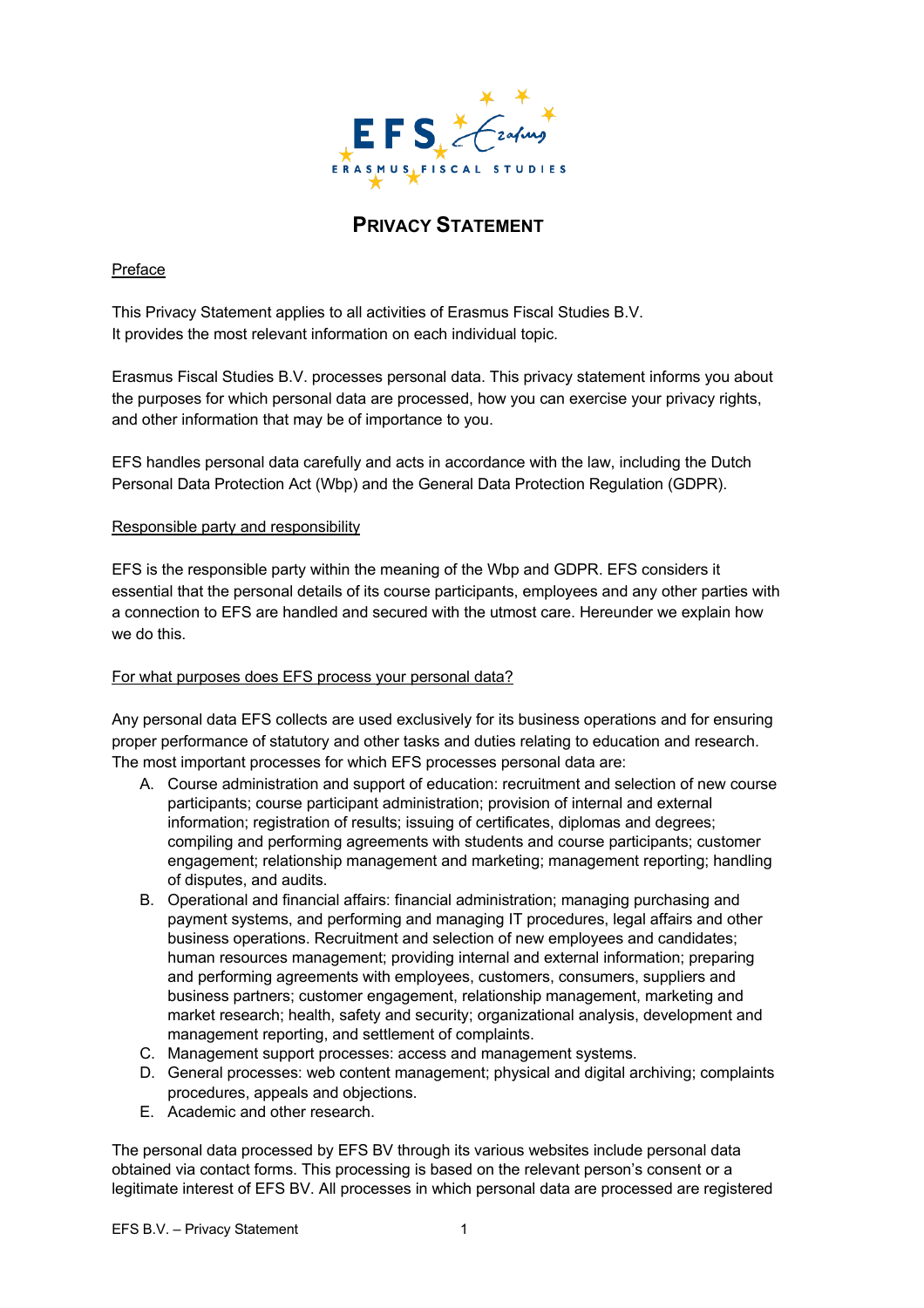in a processing activities register so that EFS has a complete and up-to-date overview of all dataprocessing processes.

## From whom does EFS collect personal data?

In the processes mentioned above, EFS collects data from the following categories of data subjects:

- Course participants
- Alumni
- Employees, including PhD students and applicants
- External parties, including temporary staff
- Visitors to the website(s)
- Research subjects

#### Which personal data does EFS collect?

In each process, different personal data are collected. The most common data collected are:

- Name and address details (name, address, place of residence)
- Bank account number (IBAN)
- Phone number
- Date of birth
- Gender
- E-mail address
- Interaction data (e.g. information received when you contact us)
- Images (photos and videos)
- Study information, study progress and study results
- Research data

EFS usually collects data, including personal data, directly from you, but in some cases EFS also receives personal data via third parties to the extent permitted by law.

#### Giving and withdrawing consent

Certain activities performed by EFS are possible only by using your personal details. These activities include using your e-mail address to send you newsletters, promotional e-mails or study details for research purposes. These data will be used only with your explicit consent. You will always be informed of the purposes for which data will be used, the specific data to be used and to whom such data will be provided. Any consent you give to EFS to use your personal data can be withdrawn at any time.

### How does EFS ensure personal data are handled confidentially?

EFS handles personal data confidentially. EFS has appropriate technical and organizational measures in place to protect personal data. EFS shares personal data only in accordance with this privacy statement. Data may be shared with third parties only if this is permitted and done carefully.

### Sharing data with third parties

EFS may engage third parties to perform certain agreed services on its behalf. In such cases, EFS will enter into a contractual processor agreement with such service providers to ensure confidential and careful handling of personal data.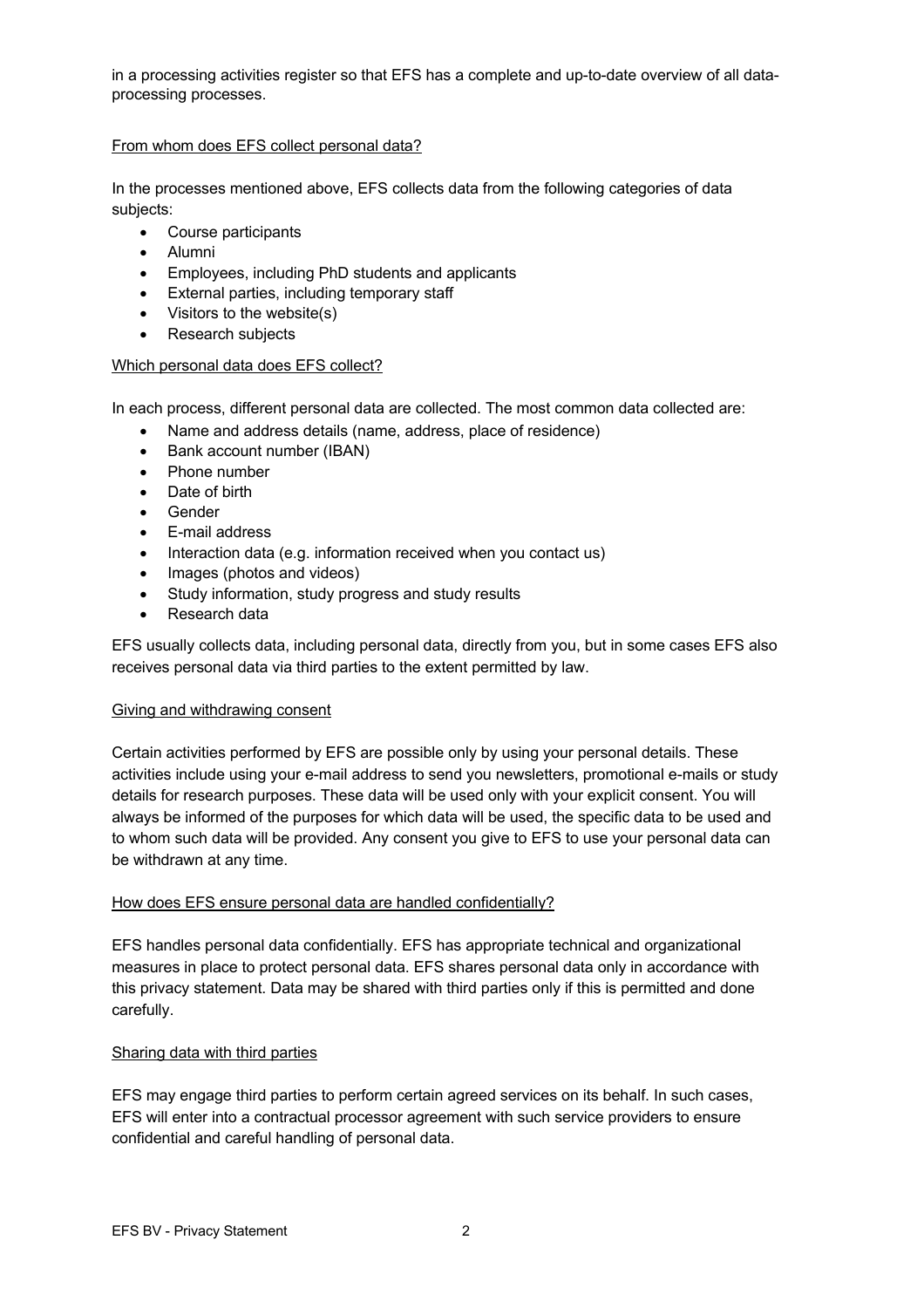Personal data will not be leased, sold or otherwise shared with or provided to third parties. EFS may share personal or other data with third parties if, for example, you have given consent or this is necessary for performance of an agreement.

EFS provides personal data to supervisory authorities or organizations responsible for combating fraud if this is required in order to comply with a statutory obligation.

If you do not agree with your personal data being processed in situations where this is required in order to comply with a statutory obligation or for performance of an agreement, performance of the agreement may be discontinued.

## How long will data be stored?

EFS keeps personal data in accordance with the provisions of the Wbp/GDPR and for no longer than strictly necessary in order to achieve the purposes for which the data were collected.

### How can you inspect, correct or delete your data?

You can send a request to EFS to inspect or correct data. Please indicate clearly that this is a request for inspection or correction under the GDPR. You can also request EFS to delete your data. However, this is possible only if EFS can then still fulfil its legal obligations, including the statutory retention periods. Please note that you may be required to provide proof of identity. You can use the government's 'Kopie ID' app to make a secure copy of your identity document. Any such request should be sent by e-mail to efs@eur.nl.

You are also entitled to submit a complaint about the use of personal data to the Autoriteit Persoonsgegevens (Dutch Data Protection Authority).

## Technical security

EFS uses appropriate security technology in order to optimally protect personal data against unauthorized access or unauthorized use. EFS will report any abuse or attempted abuse to the appropriate authorities. EFS also has organizational measures in place to protect personal data against unauthorized access.

# Cookies and click behaviour

Our website collects general visitor data, such as data on the most frequently requested pages. The purpose of collecting these general visitor data is to optimize the website structure. EFS uses various tools to make the website function optimally and to make it more user-friendly, as well as to actively obtain feedback from users.

### Third-party privacy policy

The EFS website includes links to external websites. EFS does not accept responsibility for the use of personal data by these third parties. We advise you to contact these third parties for further information on their policy regarding the use of personal data.